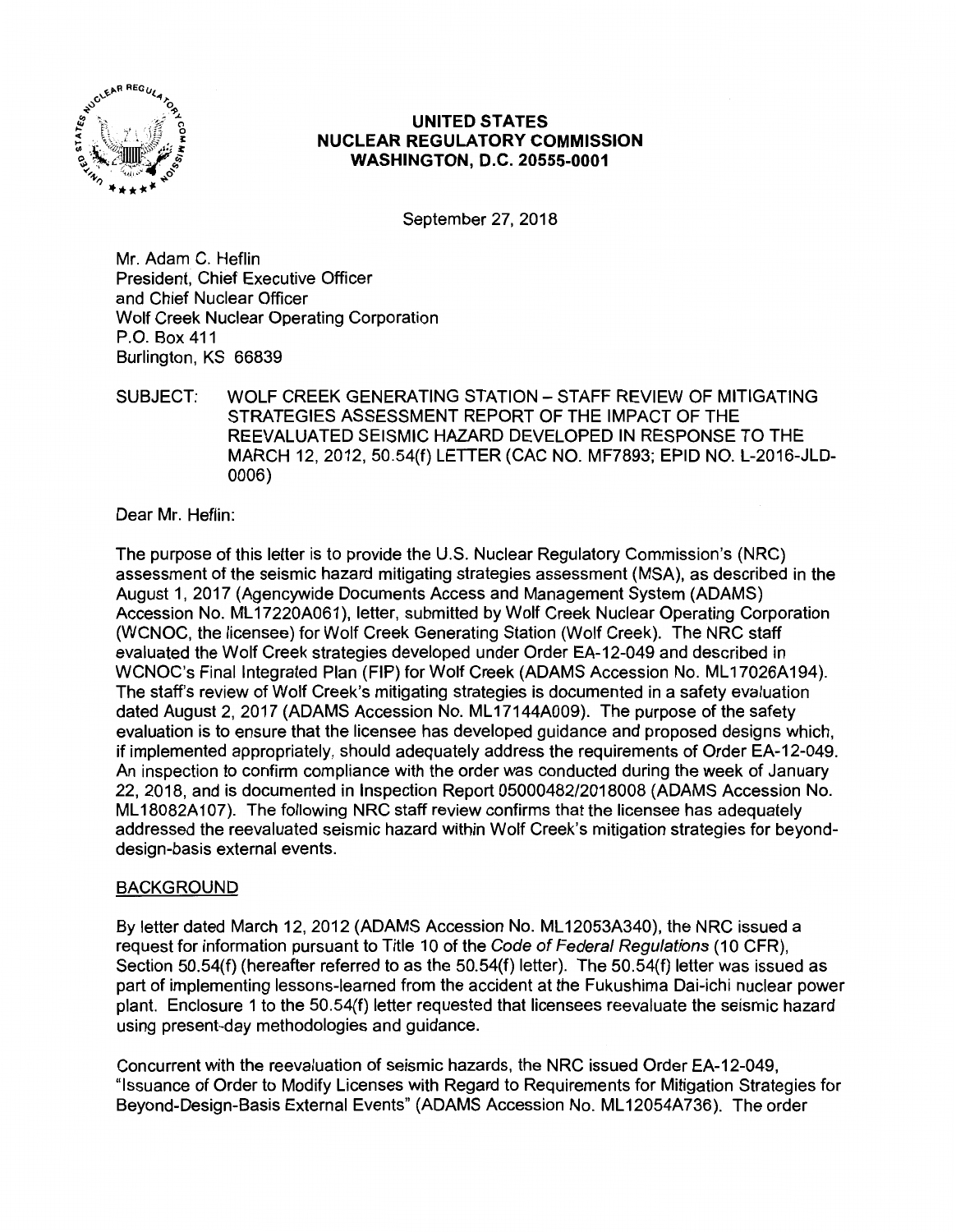requires holders of operating power reactor licenses and construction permits issued under 10 CFR Part 50 to develop, implement, and maintain guidance and strategies to maintain or restore core cooling, containment, and spent fuel pool cooling following a beyond-design-basis external event. In order to proceed with the implementation of Order EA-12-049, licensees used the current design basis flood and seismic hazard or the most recent flood and seismic hazard information, which may not be based on present-day methodologies and guidance, in developing their mitigation strategies.

On December 10, 2015 (ADAMS Accession No. ML 16005A621 ), the Nuclear Energy Institute (NEI) submitted Revision 2 to NEI 12-06, including guidance for conducting MSAs using the reevaluated hazard information. The NRC subsequently endorsed NEI 12-06, Revision 2, with exceptions, clarifications, and additions, in Japan Lessons-Learned Division (JLD) interim staff guidance (ISG) JLD-ISG-2012-01, Revision 1, "Compliance with Order EA-12-049, Order Modifying Licenses with Regard to Requirements for Mitigation Strategies for Beyond Design Basis External Events" (ADAMS Accession No. ML15357A163).

On December 12, 2016 (ADAMS Accession No. ML 163548416), NEI submitted Revision 4 to NEI 12-06, including guidance for conducting MSAs using the reevaluated hazard information. In a letter to the NEI dated February 8, 2017 (ADAMS Accession No. ML 17034A286), the NRC staff stated that JLD-ISG-2012-01, Revision 2 (ADAMS Accession No. ML 17005A 182) had been issued and had been made publicly available. This ISG revision endorsed NEI 12-06, Revision 4, with exceptions, clarifications and additions. However, the NRC letter to the NEI also cautioned that JLD-ISG-2012-01, Revision 2, was not intended to be referenced by licensees in submittals to the NRC, and that the NRC staff would not make use of this ISG revision until all applicable Congressional Review Act (CRA) requirements had been met. The CRA requirements were met and JLD-ISG-2012-01, Revision 2, was officially issued on April 25, 2018, in the Federal Register (83 FR 18089).

### MITIGATION STRATEGIES ASSESSMENT

By letter dated August 12, 2015 (ADAMS Accession No. ML 15216A320), the NRC staff documented its review of the licensee's reevaluated seismic hazard, also referred to as the mitigation strategies seismic hazard information (MSSHI). The NRC staff confirmed that the licensee's ground motion response spectra (GMRS) exceeds the safe shutdown earthquake (SSE) for Wolf Creek above 7 Hertz. As such, Wolf Creek screened in to perform a seismic risk evaluation, high frequency confirmation (HF) and spent fuel pool (SFP) evaluation. Wolf Creek was later screened out of the seismic risk evaluation, as documented in NRC letter dated October 27, 2015 (ADAMS Accession No. ML 15194A015). The NRC staff concluded that the GMRS determined by the licensee adequately characterizes the reevaluated hazard for the Wolf Creek site and is suitable for use in subsequent evaluations and confirmations, as needed, for the response to the 50.54(f) letter.

By letter dated August 1, 2017 (ADAMS Accession No. ML17220A061), WCNOC submitted the seismic MSA report for Wolf Creek. The licensee stated that the Wolf Creek MSA was performed consistent with Appendix H of NEI 12-06, Revision 4 (ADAMS Accession No. ML 163548421 ). The NRC staff performed a checklist review of the seismic hazard MSA for Wolf Creek. The checklist is provided as an enclosure to this letter. The NRC staff found that Wolf Creek met the intent of the guidance. The staff did not identify any deficiencies. All evaluated components demonstrated adequate seismic capacity and no component modifications were required.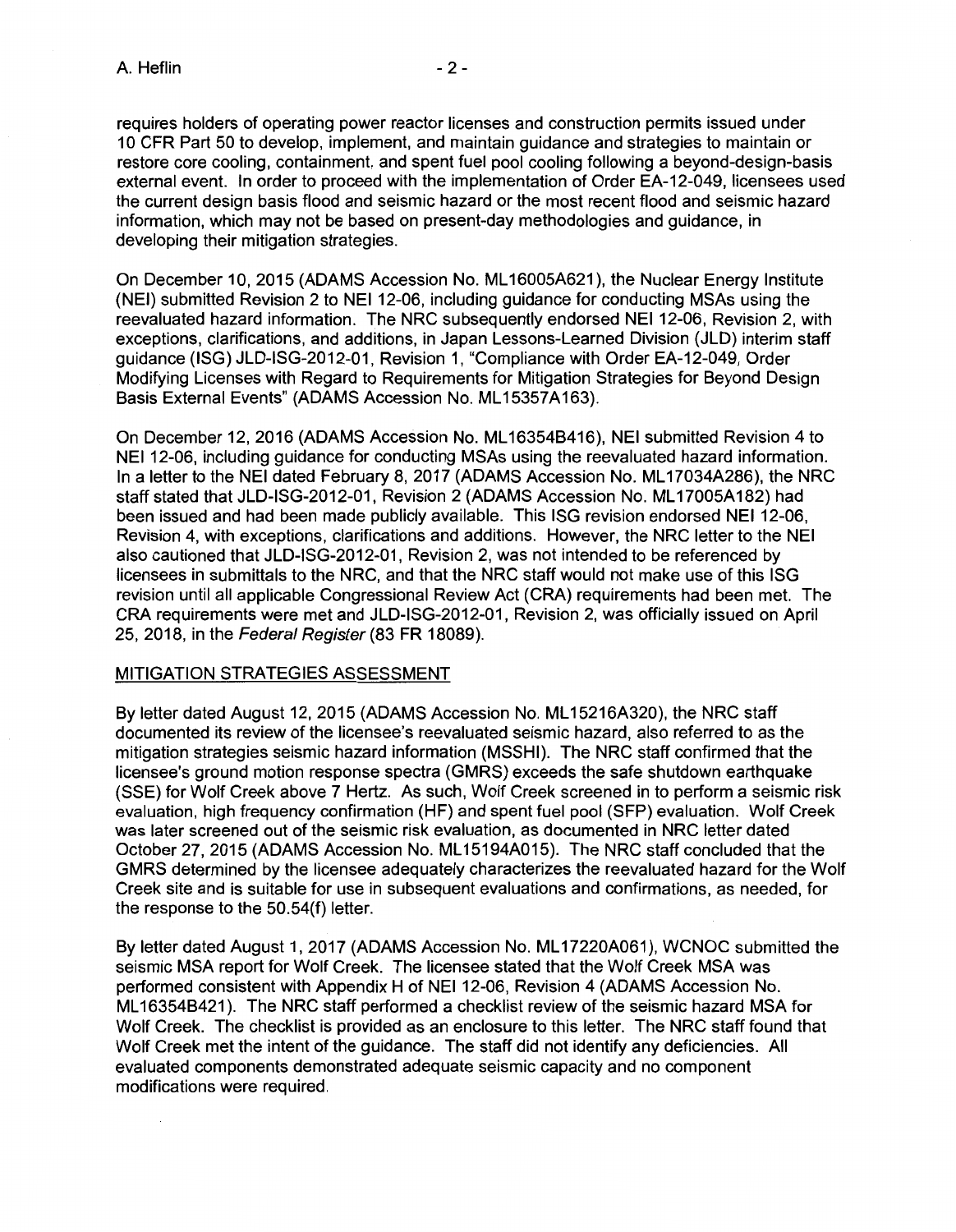The NRC staff completed its review of the seismic hazard MSA for Wolf Creek and concluded that sufficient information has been provided to demonstrate that the licensee's plans for the development and implementation of guidance and strategies under Order EA-12-049 appropriately address the reevaluated seismic hazard information stemming from the 50.54(f) letter.

If you have any questions, please contact me at (301) 415-3041 or via e-mail at Stephen.Wyman@nrc.gov.

Sincerely,

Stephen M. Wynan, Project Manager Beyond-Design**/ Ba**sis Engineering Branch Division of Licensing Projects Office of Nuclear Reactor Regulation

Docket No. 50-482

Enclosure: Technical Review Checklist

cc w/encl: Distribution via Listserv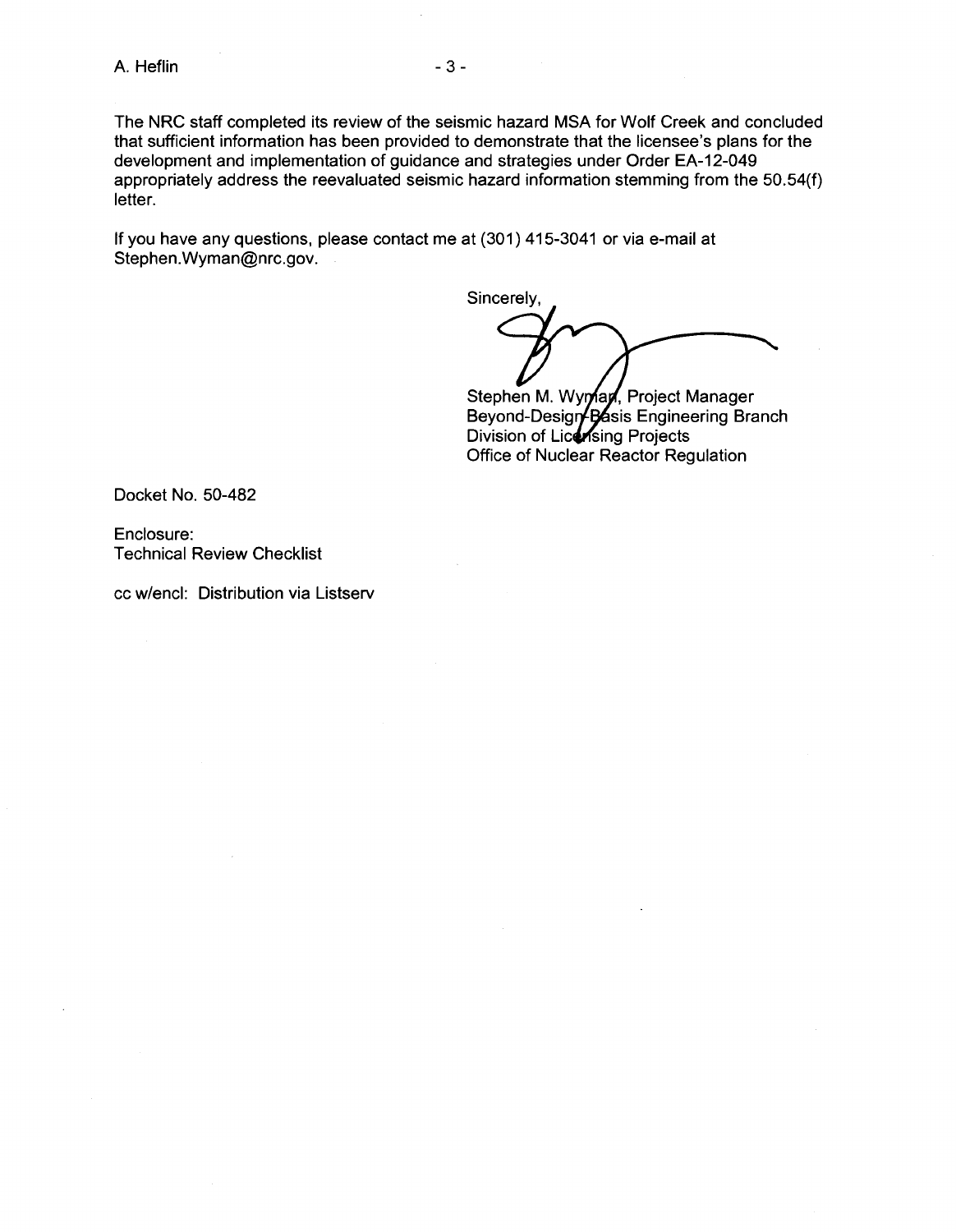# TECHNICAL REVIEW CHECKLIST BY THE OFFICE OF NUCLEAR REACTOR REGULATION RELATED TO PATH FOUR MITIGATING STRATEGY ASSESSMENT WOLF CREEK GENERATING STATION DOCKET NO. 50-482

The U.S. Nuclear Regulatory Commission (NRC) staff performed the following checklist review based on the Enclosure of the August 1, 2017 (Agencywide Documents Access and Management System (ADAMS) Accession No. ML 17220A061 ), letter, for Wolf Creek Generating Station (Wolf Creek). Deviations, deficiencies, and conclusions are noted at the end of each section and an overall conclusion is provided at the end of the checklist.

I. Background and Assessment to Mitigation Strategies Seismic Hazard Information (MSSHI)

| This section establishes basic background and assessment to MSSHI<br>criteria in Nuclear Energy Institute (NEI) 12-06, Appendix H.                                                                                 |                    |
|--------------------------------------------------------------------------------------------------------------------------------------------------------------------------------------------------------------------|--------------------|
| Licensee approach to mitigating strategies assessment (MSA):                                                                                                                                                       |                    |
| Was the MSA conducted in accordance with NEI 12-06, Revision 4<br>as endorsed by the staff?                                                                                                                        | Yes / Ne           |
| Was the MSA conducted using an alternate method?                                                                                                                                                                   | $\frac{y}{x}$ / No |
| Status of Order EA-12-049 Flexible Mitigation Strategy at the time of<br>this review:                                                                                                                              |                    |
| Has the licensee submitted a Final Integrated Plan?                                                                                                                                                                | Yes / Ne           |
| Has the NRC staff completed a safety evaluation for the mitigation<br>strategy?                                                                                                                                    | Yes / No           |
| Has the NRC staff confirmed compliance with Order EA-12-049 by<br>successfully completing the temporary instruction (TI)-191<br>inspection?                                                                        | Yes / Ne           |
| <b>Status of MSSHI</b>                                                                                                                                                                                             |                    |
| Did the licensee use the Ground Motion Response Spectra<br>(GMRS) and Uniform Hazard Response Spectra (UHRS) as<br>submitted in response to the 50.54(f) request for information and<br>reviewed by the NRC staff? | Yes / Ne           |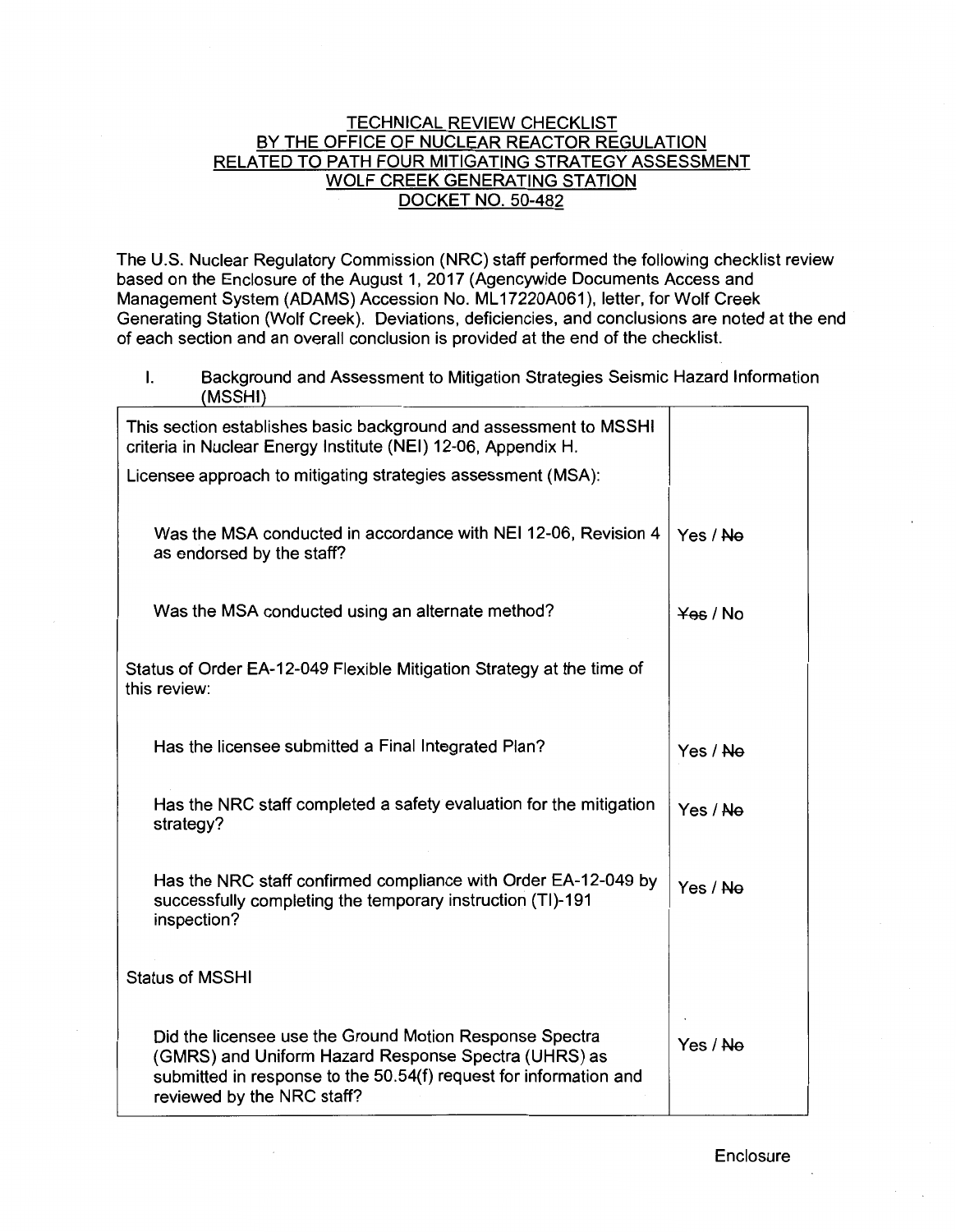| Has the plant equipment relied on for FLEX strategies previously<br>been evaluated as seismically robust to the plant safe shutdown<br>earthquake (SSE) levels? | Yes / No / NA |
|-----------------------------------------------------------------------------------------------------------------------------------------------------------------|---------------|
| Is the maximum ratio of GMRS/SSE in the range of 1-10 Hertz<br>(Hz) less than 2?                                                                                | Yes / Ne      |
| Did the licensee meet the seismic evaluation criteria described in<br>NEI 12-06, Section H.5?                                                                   | Yes / No      |
| Notes from staff reviewer: The GMRS/SSE ratio is approximately 1.47. This meets the<br>criteria of NEI 12-06.                                                   |               |
| Deviation(s) or deficiency(ies) and Resolution: None                                                                                                            |               |
| Consequence(s): None                                                                                                                                            |               |
| The NRC staff concludes:                                                                                                                                        |               |
| The licensee meets the background and assessment to<br>$\bullet$<br>MSSHI criteria in NEI 12-06, Appendix H.                                                    | Yes / Ne      |

# II. Expedited Seismic Evaluation Process (ESEP) Equipment

| Exposition Octomic Evaluation Frocces (EOEF) Equipment               |          |
|----------------------------------------------------------------------|----------|
| Equipment used in support of the FLEX strategies has been evaluated  |          |
| to demonstrate seismic adequacy following the guidance in Section 5  |          |
| of NEI 12-06. As stated in Appendix H of NEI 12-06, previous seismic |          |
| evaluations should be credited to the extent that they apply for the |          |
| assessment of the MSSHI, including the ESEP evaluations performed    |          |
| in accordance with Electric Power Research Institute (EPRI) Report   |          |
| 3002000704. "Seismic Evaluation Guidance: Augmented Approach for     |          |
| the Resolution of Fukushima Near-Term Task Force Recommendation      |          |
| 2.1: Seismic." (ADAMS Accession No. ML13102A142).                    |          |
|                                                                      |          |
| Licensees may reference a previous ESEP submittal, submit a new or   |          |
| updated ESEP report, or provide other adequate justification or      |          |
| evaluation.                                                          |          |
|                                                                      | Yes / Ne |
| Did the licensee previously perform an ESEP?                         |          |
|                                                                      |          |
| Did the licensee provide a new or updated ESEP report with           | Yes / No |
| the MSA?                                                             |          |
|                                                                      |          |
|                                                                      |          |
|                                                                      |          |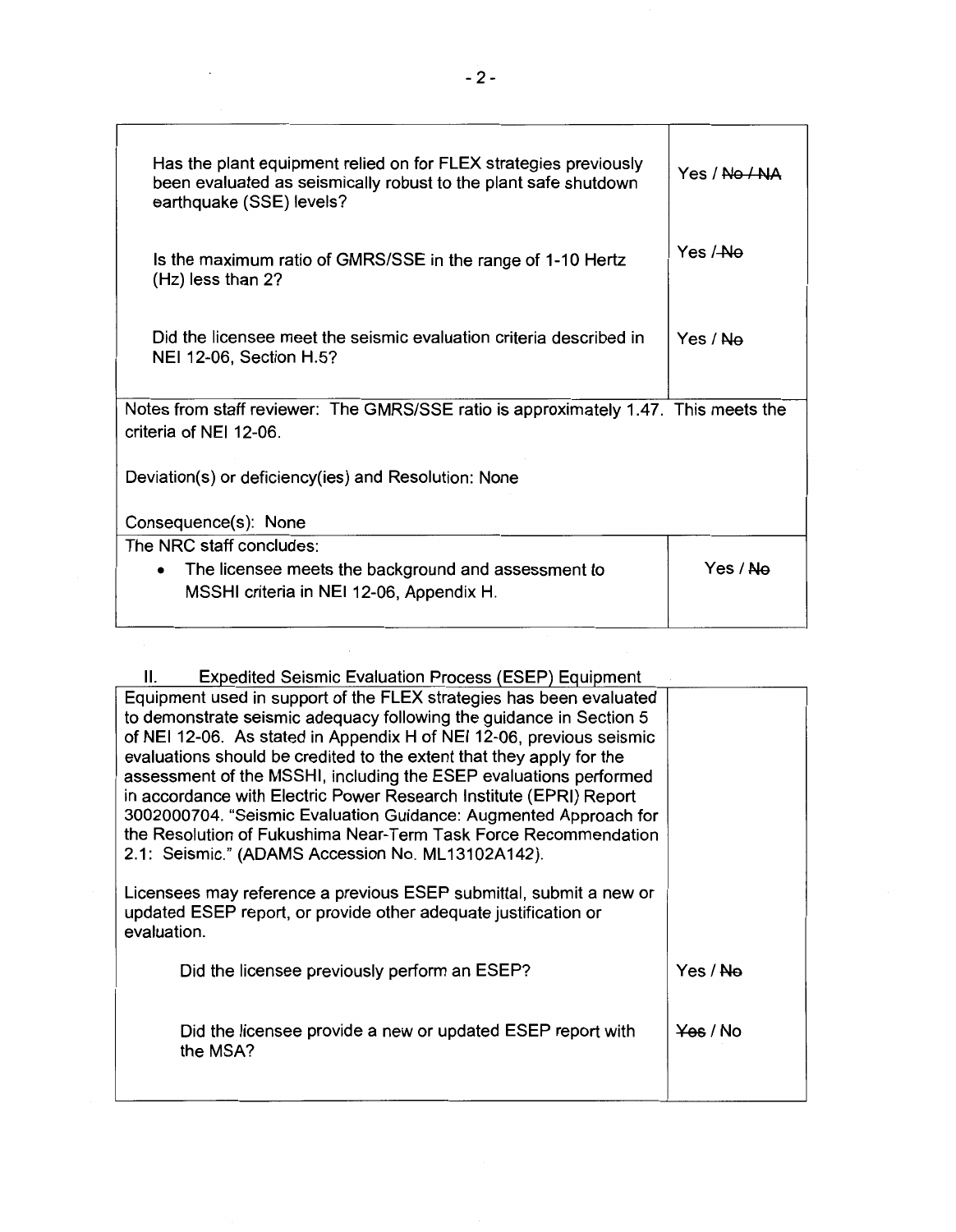| If the licensee did not perform ESEP, did they provide<br>adequate justification that the expedited seismic equipment list<br>structures, systems, and components (SSCs) are acceptable<br>in accordance with the original guidance and in accordance<br>with NEI 12-06 Section H.5 $C_{10\%}$ capacity criteria? | $Y_{AB}/N_{A}/N_{A}$ |  |
|-------------------------------------------------------------------------------------------------------------------------------------------------------------------------------------------------------------------------------------------------------------------------------------------------------------------|----------------------|--|
| If the licensee did not perform the ESEP, did they perform an<br>evaluation consistent with the guidance in NEI 12-06, Section<br>H.4.4, Steps 2 and 3, including the evaluation of FLEX<br>components that were not previously evaluated to GMRS or 2<br>times the SSE?                                          | Yes / No / NA        |  |
| Notes from staff reviewer: The licensee stated that FLEX items not included in the<br>ESEP were evaluated for the Wolf Creek MSSHI. Results of the evaluations of<br>components not included in the ESEP were presented in Section 2.4 of the MSA<br>submittal.                                                   |                      |  |
| Deviation(s) or deficiency(ies) and Resolution: None                                                                                                                                                                                                                                                              |                      |  |
| Consequence(s): None                                                                                                                                                                                                                                                                                              |                      |  |
| The NRC staff concludes:<br>The licensee has evaluated seismic adequacy of equipment<br>used in support of FLEX strategy consistent with the NEI 12-<br>06, Appendix H guidance.                                                                                                                                  | Yes / Ne             |  |

III. Inherently / Sufficiently Rugged Equipment

| Appendix H, Section 4.4 of NEI 12-06, Revision 2 documents the<br>process and justification for inherently and sufficiently rugged SSCs. |          |
|------------------------------------------------------------------------------------------------------------------------------------------|----------|
| The licensee:                                                                                                                            |          |
| Documented the inherently and sufficiently rugged SSCs<br>consistent with the NEI 12-06 Appendix H guidance.                             | Yes / Ne |
| Notes from staff reviewer: The process to identify inherently rugged items is                                                            |          |
| documented in Section 2.3 of the Wolf Creek MSA report dated August 1, 2017.                                                             |          |
| Deviation(s) or deficiency(ies) and Resolution: None                                                                                     |          |
| Consequence(s): None                                                                                                                     |          |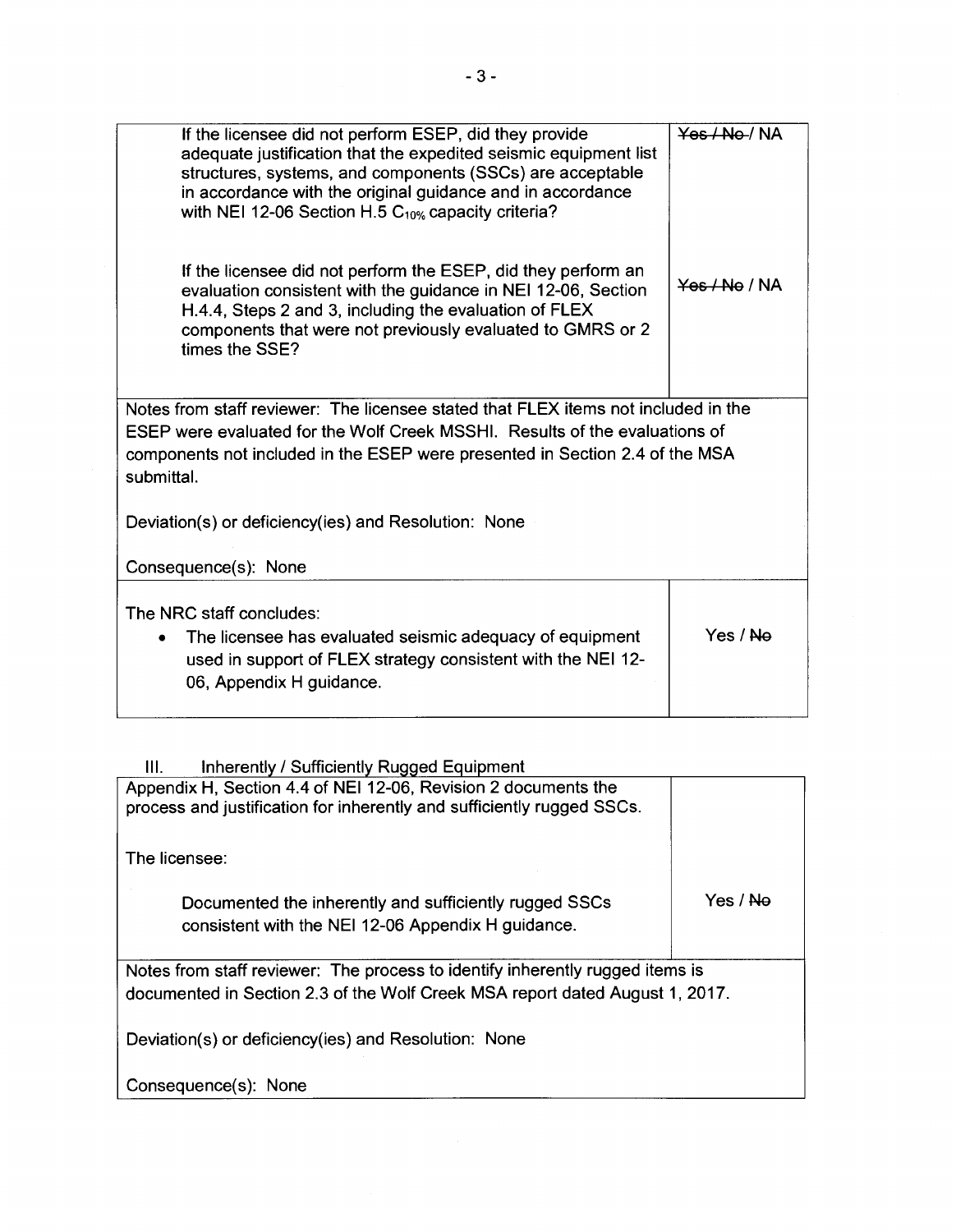| The NRC staff concludes:                                 |          |
|----------------------------------------------------------|----------|
| The licensee's assessment of inherently and sufficiently | Yes / No |
| rugged SSCs met the intent of the NEI 12-06, Appendix H  |          |
| guidance.                                                |          |

# IV Evaluation of Components Not Covered by ESEP

| The ESEP specifically excluded the evaluation of certain components    |               |
|------------------------------------------------------------------------|---------------|
| of the FLEX strategy in an effort to provide stakeholders with near-   |               |
| term confidence in a plant's seismic capacity. However, licensees will |               |
| be required to complete those evaluations as part of the Path 4 MSA    |               |
| to demonstrate compliance with the impending rule. Were the            |               |
| following components, not evaluated in the ESEP, evaluated as part of  |               |
| the MSA?:                                                              |               |
|                                                                        |               |
|                                                                        | Yes / Ne      |
| <b>FLEX Storage Building</b><br>$\bullet$                              |               |
|                                                                        |               |
| Non-seismic CAT I structures                                           | Yes / No / NA |
|                                                                        |               |
| Operator Pathways credited in FLEX strategy                            | Yes / Ne      |
|                                                                        |               |
| Tie down of FLEX portable equipment                                    | Yes / Ne      |
|                                                                        |               |
| Seismic interactions                                                   |               |
| Masonry block wall<br>O                                                | Yes / Ne      |
| Piping attached to tanks                                               | Yes / No      |
| O                                                                      | Yes / No      |
| Flooding from non-seismically robust tanks<br>O                        | Yes / No      |
| Distributed systems (Piping/conduit/raceways/cable<br>O                |               |
| trays)                                                                 |               |
| Other potential areas of interaction<br>O                              |               |
|                                                                        | Yes / Ne      |
| FLEX equipment haul paths                                              |               |
|                                                                        | Yes / Ne      |
| Other equipment (listed in Staff Reviewer Notes)                       |               |
|                                                                        | Yes / No / NA |
| Did the licensee provide adequate description/documentation of the     |               |
| evaluation?                                                            | Yes / No      |
|                                                                        |               |
|                                                                        |               |
|                                                                        |               |

Notes from staff reviewer: The Wolf Creek 60' x 120' FLEX Equipment Storage Buildings use steel moment-resisting frame construction with concrete walls and a 4" slab concrete ceiling. The licensee stated that it evaluated the FLEX storage buildings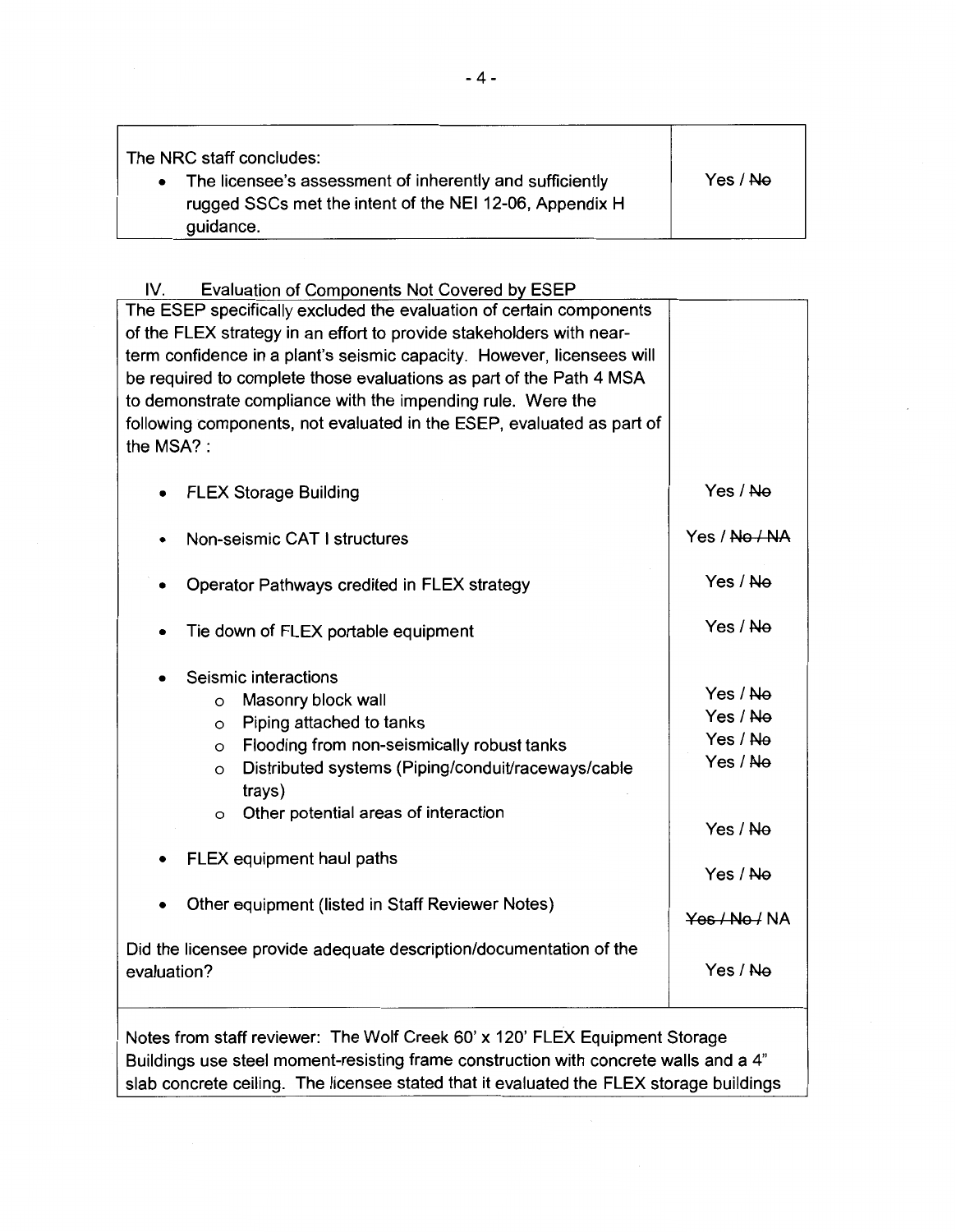against the GMRS and identified the mid-span steel columns on the long side as the most critical structural components. The licensee's analysis showed the maximum compressive, bending, and combined stresses in these columns were less than the allowable column stresses.

The licensee identified the Turbine Building (TB) as the only non-seismic Category I structure that could impact implementation of the FLEX strategies. Collapse of the TB could impact operator pathways. The licensee stated that it calculated a non-collapse high confidence-low probability of failure (HCLPF) value that exceeds the 10<sup>-5</sup> UHRS which envelopes the GMRS.

The licensee evaluated the potential impact of a post-seismic failure of the Demineralized Water Storage Tank (DWST) on the nearby FLEX pump staging area. The licensee determined that water depleted from the DWST would recede before FLEX Phase 2 implementation and that the existing FLEX debris removal equipment is adequate to clear the staging area.

The licensee identified a potential seismic interaction in the Aux Building elevation 1974'. A cabinet was moved to prevent potential seismic interaction with the FLEX Reactor Coolant System Makeup pump control board.

Deviation(s) or deficiency(ies) and Resolution: None

| Consequence(s): None |  |  |  |
|----------------------|--|--|--|
|----------------------|--|--|--|

| The NRC staff concludes:                                                                                     |          |
|--------------------------------------------------------------------------------------------------------------|----------|
| The licensee followed the NEI 12-06, Appendix H guidance in<br>evaluating SSCs not deemed inherently rugged. | Yes / No |

### V. Spent Fuel Pool (SFP) Coolinq

| Per NEI 12-06, Appendix H, Section 4.4, licensees need to evaluate<br>the adequacy of SFP cooling equipment to the GMRS. Most plants<br>include the Order EA-12-051 SFP Level Instrument as part of the<br>strategy. |                     |
|----------------------------------------------------------------------------------------------------------------------------------------------------------------------------------------------------------------------|---------------------|
| The licensee:                                                                                                                                                                                                        |                     |
| Clearly identified the SSCs and locations of the equipment<br>$\bullet$<br>that is part of the final FLEX SFP cooling strategy.                                                                                      | Yes / No            |
| Clearly stated the seismic design basis (e.g. SSE) of the<br>٠<br>equipment used in the strategy.                                                                                                                    | Yes / <del>No</del> |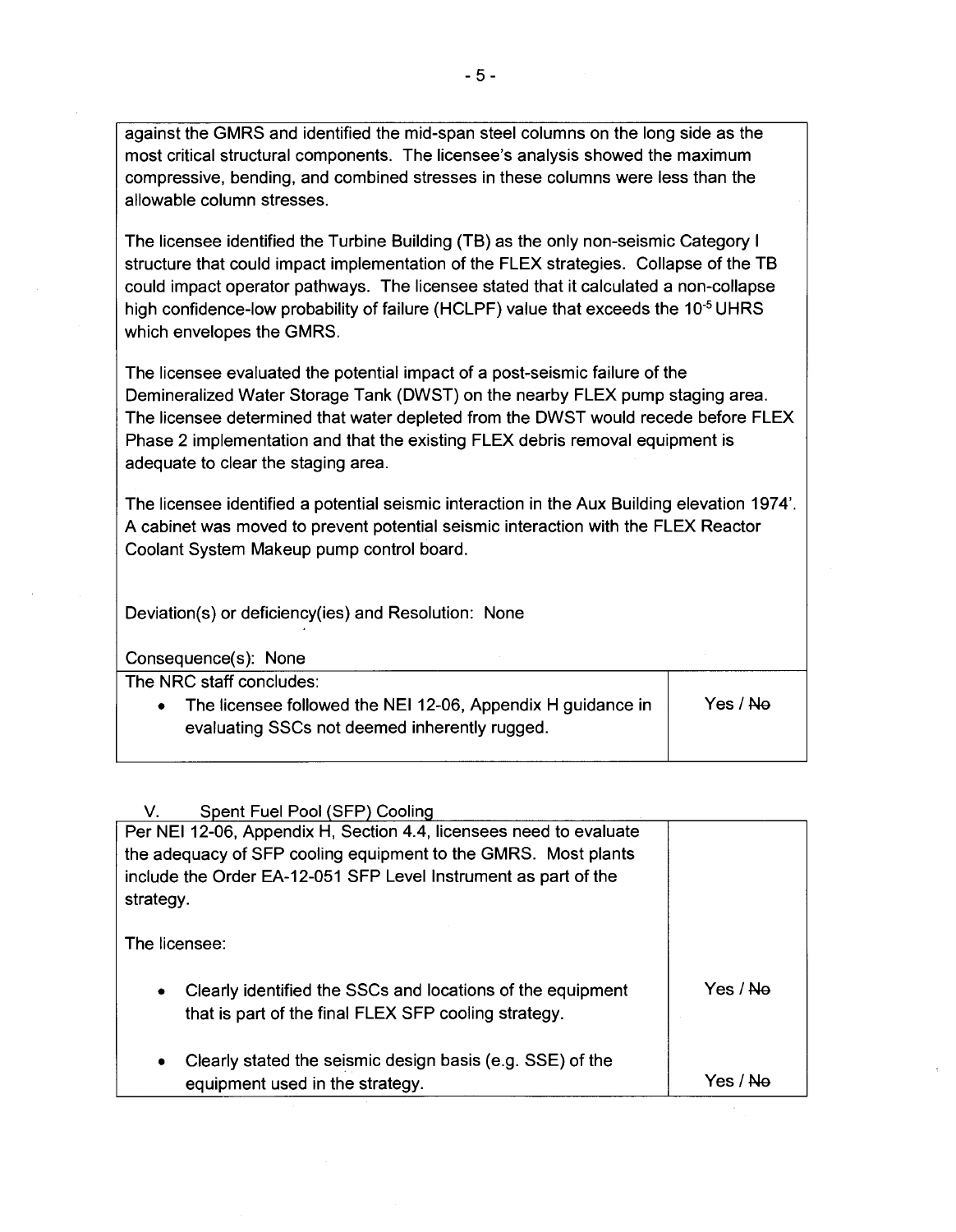| • Provided adequate description or documentation of the SFP |                     |
|-------------------------------------------------------------|---------------------|
| cooling equipment's evaluation to the GMRS. Portable        | Yes / <del>No</del> |
| equipment and flexible hoses do not need to be evaluated.   |                     |

Notes from staff reviewer: The NRC staff confirmed that the SFP cooling equipment described in the licensee's Final Integrated Plan (FIP) was previously evaluated to the SSE for Wolf Creek. The strategy consists of fixed piping in the fuel building, flexible hoses, and portable diesel driven pumps, as described in the Wolf Creek FIP. The NRC staff reviewed Wolf Creek's Spent Fuel Pool Evaluation Report (ADAMS Accession No. ML 16335A371) to confirm the non-structural components (piping) were evaluated, consistent with NEI 12-06, Appendix H guidance. The remaining components of the SFP cooling strategy are portable equipment (diesel driven pumps, hoses) that are stored in the FLEX Equipment Storage Buildings which the NRC staff reviewed for adequate seismic capacity to the **GMRS** in Section IV above.

Deviation(s) or deficiency(ies) and Resolution: None

Consequence(s): None

The NRC staff concludes:

• The licensee followed the NEI 12-06, Appendix H guidance in evaluating SFP cooling. Yes/ Ne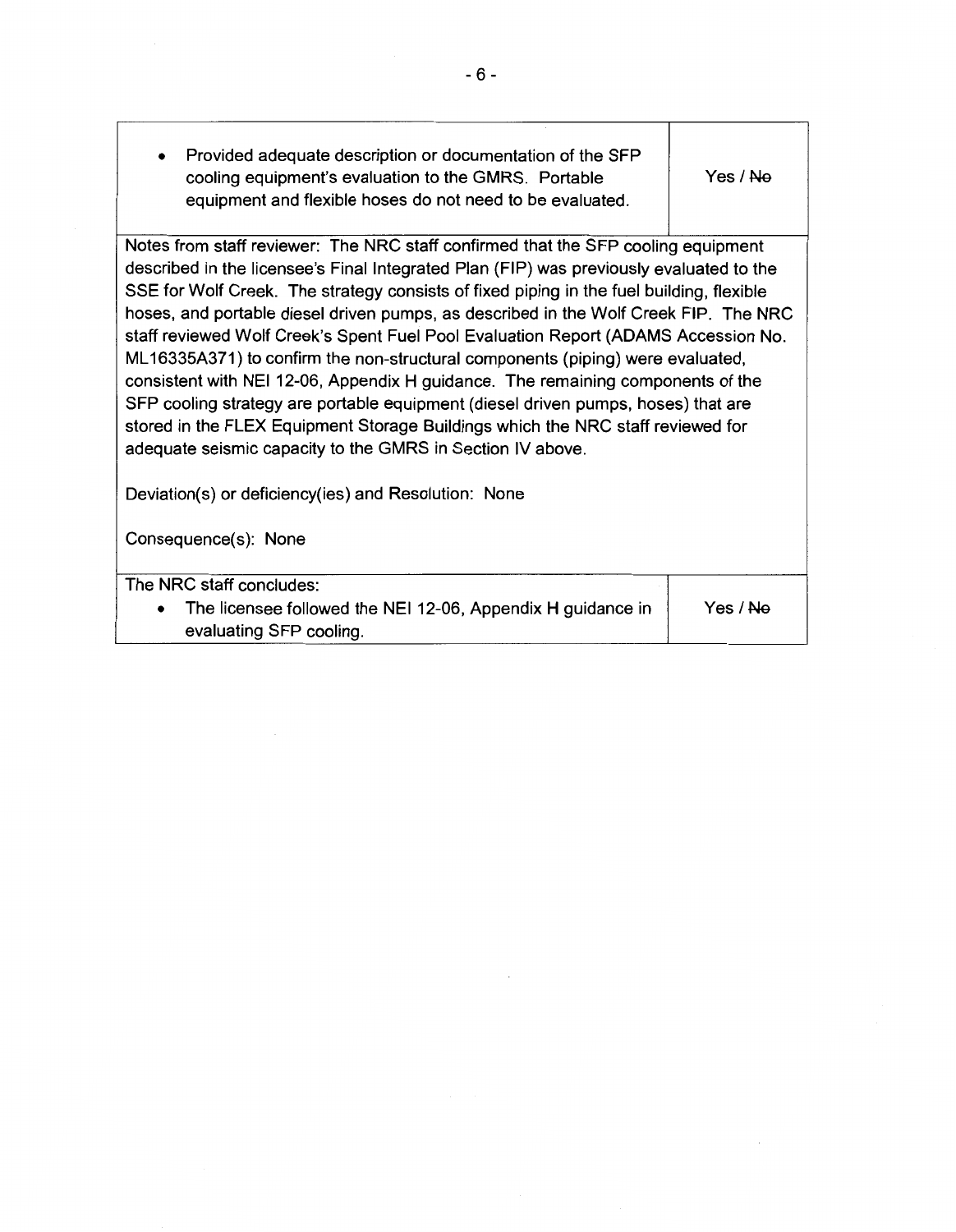| VI.<br>High Frequency (HF)                                                                                                                  |                          |
|---------------------------------------------------------------------------------------------------------------------------------------------|--------------------------|
| Per NEI 12-06, Appendix H, Section 4.4, licensees with GMRS                                                                                 |                          |
| exceedance of the SSE above 10 Hz need to evaluate bi-stable                                                                                |                          |
| components such as relays using the methodology described in NEI                                                                            |                          |
| 12-06, Section H.4.2. The HF evaluation may have been submitted                                                                             |                          |
| under separate letter or may be sent as an attachment to the MSA<br>Report. The staff review checklist is included as an attachment to this |                          |
| report.                                                                                                                                     |                          |
|                                                                                                                                             |                          |
|                                                                                                                                             |                          |
| The licensee:                                                                                                                               |                          |
| GMRS exceeds the SSE above 10 Hz.                                                                                                           | Yes / Ne                 |
|                                                                                                                                             | Yes / No / NA            |
| Provided a HF evaluation as described in NEI 12-06, Section<br>$\bullet$<br>H.4.2.                                                          |                          |
|                                                                                                                                             |                          |
| Appeared to follow the guidance for the HF evaluation.<br>٠                                                                                 | Yes / <del>No / NA</del> |
|                                                                                                                                             |                          |
| Provided results of demand vs. capacity with identification of<br>٠                                                                         | Yes <del>/No / NA</del>  |
| resolutions as needed.                                                                                                                      |                          |
| Notes from staff reviewer: The licensee provided a separate HF confirmation specific to                                                     |                          |
| the MSA scope. The licensee reported that it did not identify any components that                                                           |                          |
| required evaluation. The NRC staff previously performed a checklist review of the                                                           |                          |
| Recommendation 2.1 Seismic HF confirmation to confirm Wolf Creek met the criteria of                                                        |                          |
| NEI 12-06, Section H.4.2 and EPRI report 3002004396 (ADAMS Accession No.                                                                    |                          |
| ML18012A506). The report stated that 452 of 527 evaluated components had seismic                                                            |                          |
| capacity greater than demand. Thirty-seven components were removed from                                                                     |                          |
| consideration through additional detailed functional screening and the remaining 38                                                         |                          |
| components were resolved through operator action.                                                                                           |                          |
|                                                                                                                                             |                          |
| Deviation(s) or deficiency(ies) and Resolution: None                                                                                        |                          |
| Consequence(s): None                                                                                                                        |                          |
| The NRC staff concludes:                                                                                                                    |                          |
| The licensee's component capacity evaluation met the intent                                                                                 | Yes /-No                 |
|                                                                                                                                             |                          |

of the HF guidance.

 $\label{eq:2.1} \mathcal{L}_{\mathcal{A}} = \mathcal{L}_{\mathcal{A}} \left( \mathcal{L}_{\mathcal{A}} \right) \left( \mathcal{L}_{\mathcal{A}} \right) \left( \mathcal{L}_{\mathcal{A}} \right)$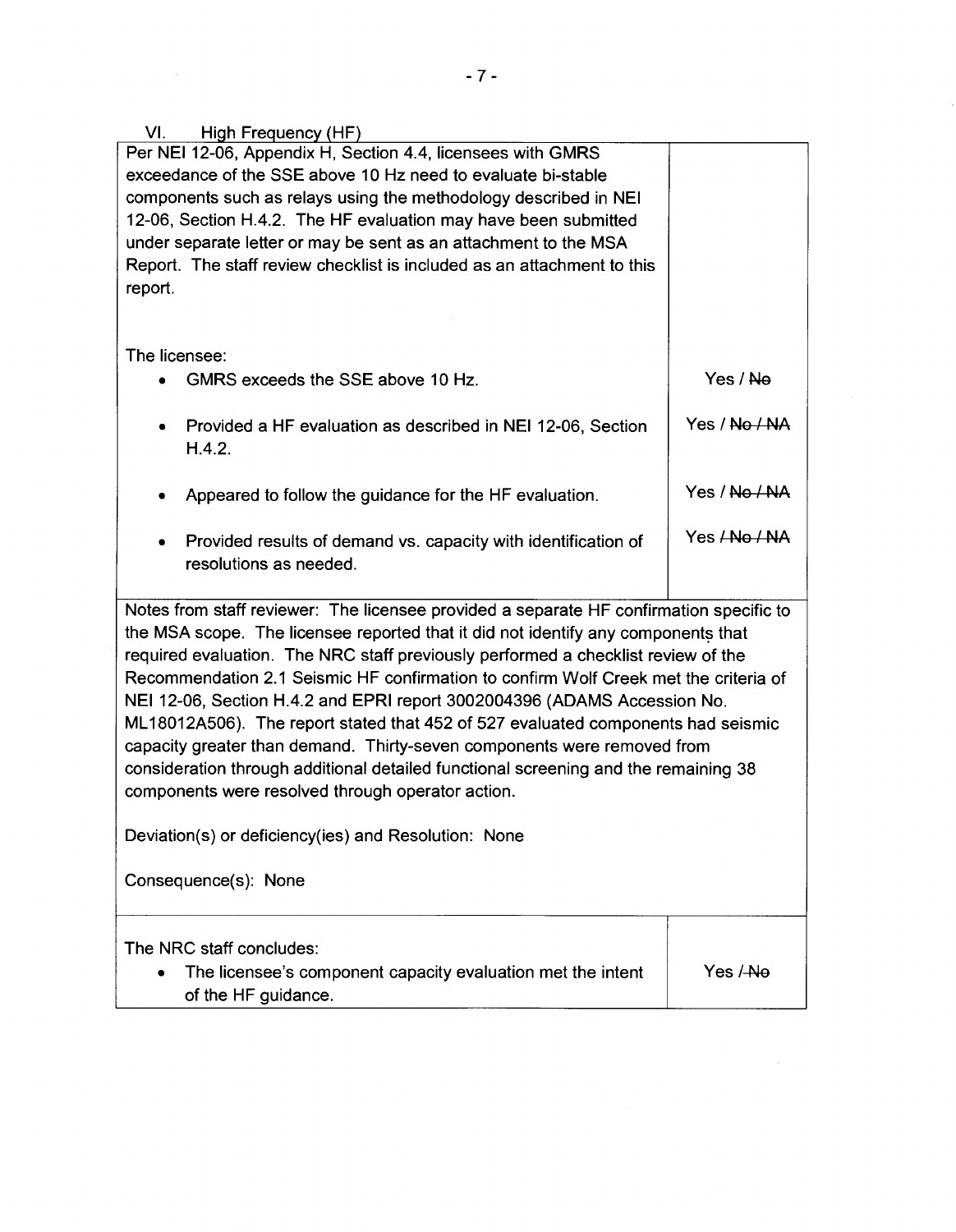#### VII. Conclusions:

The NRC staff assessed the licensee's implementation of the MSA guidance for Wolf Creek. Based on its review, the NRC staff concludes that the licensee's implementation of the MSA meets the intent of the guidance. The staff concludes that through the implementation of the MSA guidance, the licensee identified and evaluated the seismic capacity of the mitigating strategies equipment to ensure functionality will be maintained following a seismic event up to the GMRS. As noted in the review checklist, the staff did not identify any deviations or exceptions taken from the guidance and the licensee did not identify any necessary equipment modifications or changes to the strategy.

In summary, the NRC staff has reviewed the seismic hazard MSA for Wolf Creek. The NRC staff concludes that sufficient information has been provided to demonstrate that the licensee's plans for the development and implementation of guidance and strategies under Order EA-12- 049 appropriately address the reevaluated seismic hazard information stemming from the 50.54(f) letter.